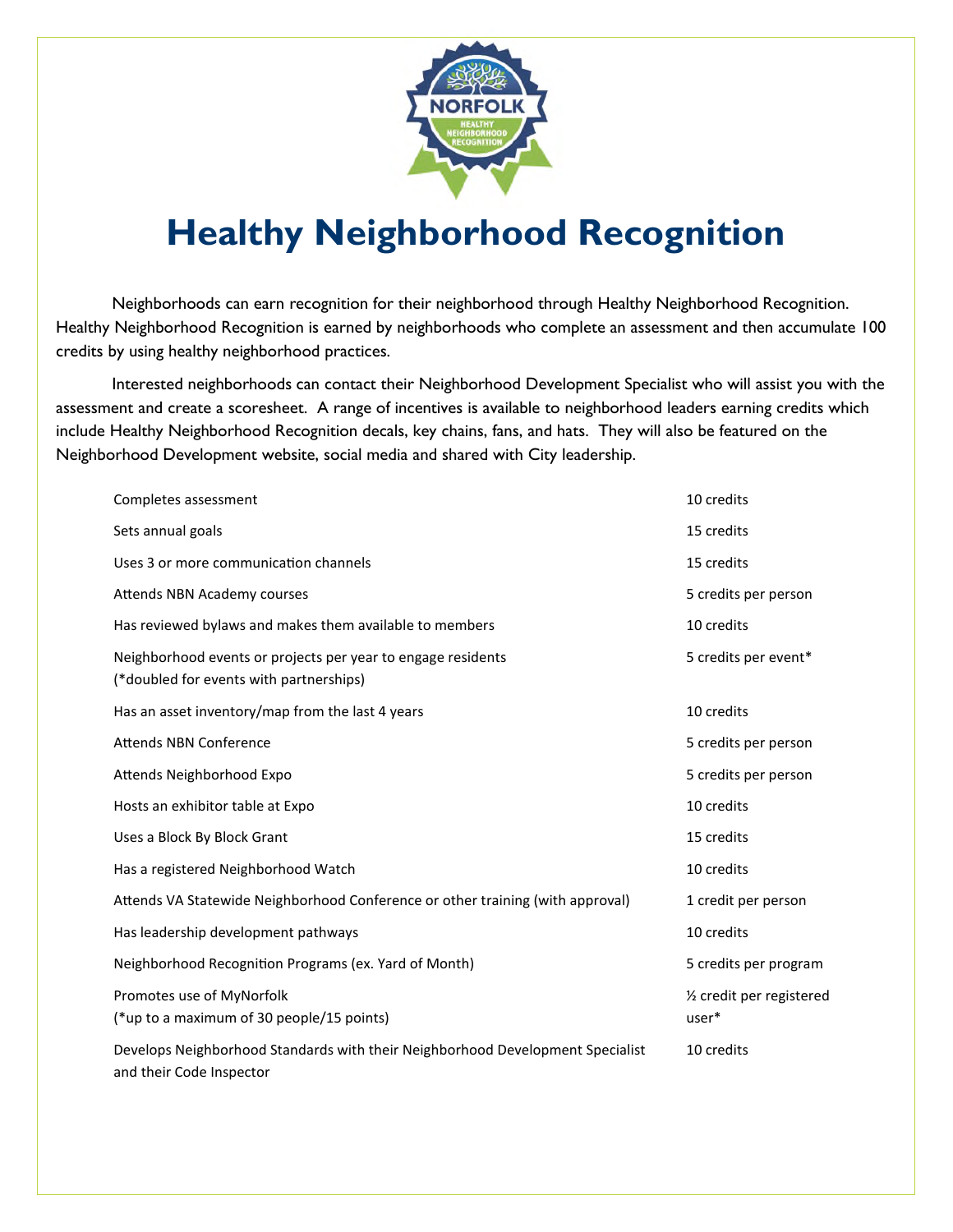

## **HEALTHY NEIGHBORHOOD RECOGNITION REGISTRATION**

 $\overline{\phantom{a}}$ 

NEIGHBORHOOD: \_\_\_\_\_\_\_\_\_\_\_\_\_\_\_\_\_\_\_\_\_\_\_\_\_\_\_\_\_\_\_\_\_\_\_ DATE: \_\_\_\_\_\_\_\_\_\_\_\_

NEIGHBORHOOD REPRESENTATIVE:

NEIGHBORHOOD DEVELOPMENT SPECIALIST: **We are also assessed to the contract of the set of the contract of the contract of the contract of the contract of the contract of the contract of the contract of the contract of the c** 

The purpose of Healthy Neighborhood Recognition is to identify common healthy practices used by strong neighborhood organizations and promote those healthy practices citywide. Our neighborhood, through mutual agreement of a group of our members or residents, has agreed to pursue healthy neighborhood practices or receive recognition for practices already underway. As a neighborhood representative, I recognize that some of the recognition relies on the honor system and certify the sincerity of our intentions in seeking this recognition.

SIGNATURE OF NEIGHBORHOOD REPRESENTATIVE

INITIALS OF NEIGHBORHOOD DEVELOPMENT SPECIALIST

\_\_\_\_\_\_\_\_\_\_\_\_\_\_\_\_\_\_\_\_\_\_\_\_\_\_\_\_\_\_\_\_\_\_\_\_\_\_\_\_\_\_\_\_\_\_\_\_\_\_\_